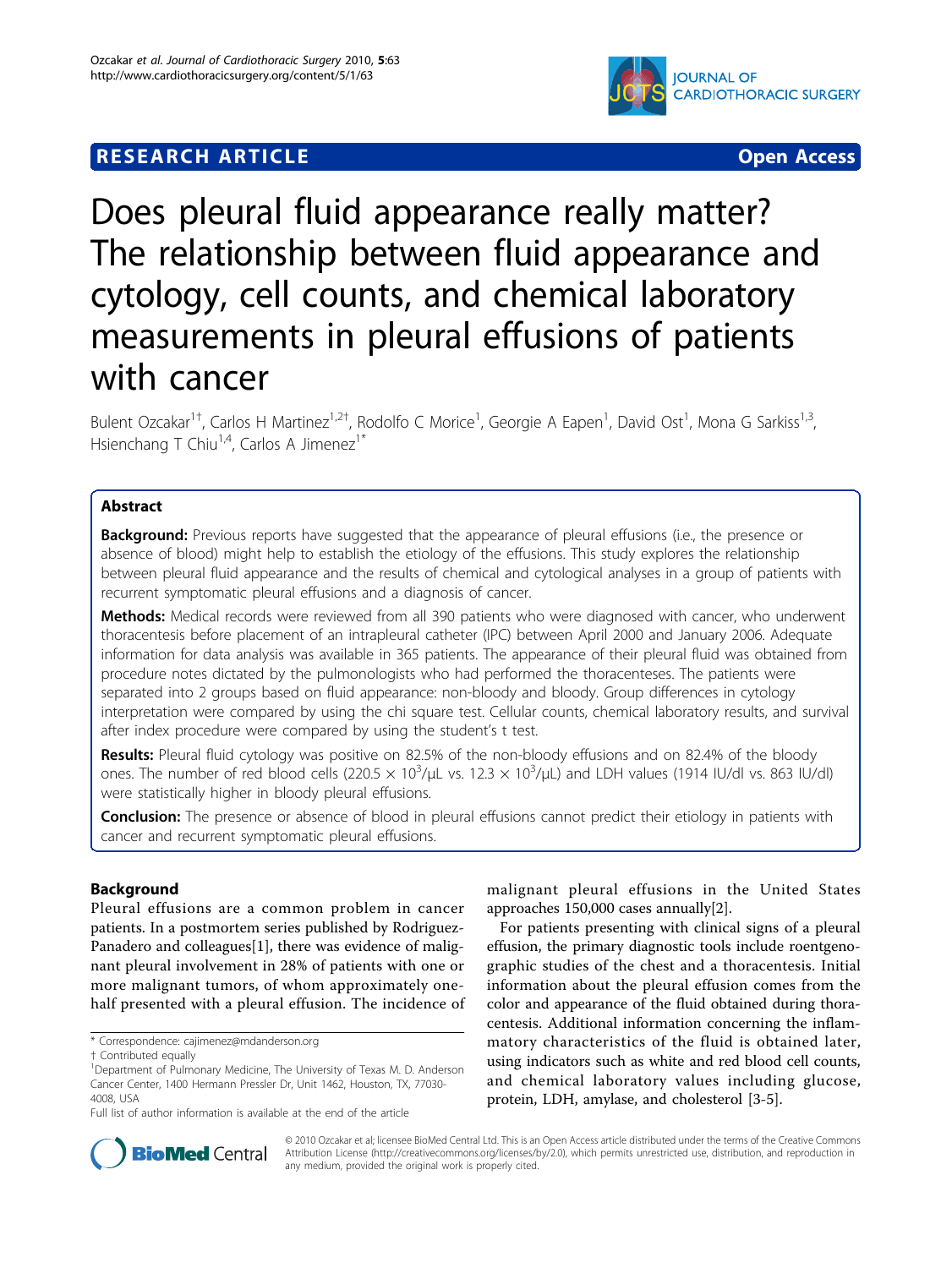A small number of previous publications have attempted to find an association between pleural fluid appearance and cytological diagnosis in patients presenting with a pleural effusion. Two studies on patients without a prior diagnosis of cancer reported an association between bloody effusions and the presence of malignant cells on pleural fluid cytology [[6](#page-3-0),[7\]](#page-3-0). In a study of patients with parapneumonic or infection-related effusions, a fluid that was free-flowing and non-purulent indicated an infection that could be treated with antibiotics alone, whereas a fluid with a purulent appearance indicted the need for drainage of the affected pleural cavity[\[8\]](#page-4-0).

To our knowledge, there are no publications in the medical literature evaluating the relationship between fluid appearance and the results of cytological evaluation and chemical laboratory testing of pleural effusions in patients with cancer. We therefore conducted a retrospective study in a population of cancer patients with a high pretest probability of having a malignant pleural effusion (MPE) to answer two questions: Is there any relationship between pleural fluid appearance and the presence of malignant cells on pleural fluid cytology? Does fluid appearance correlate with cellular counts or chemical laboratory measurements in pleural effusions?

### Methods

#### Data extraction

This was a cross-sectional study in a group of patients with symptomatic pleural effusion and a previous diagnosis of cancer, who had a thoracentesis prior to placement of an indwelling pleural catheter (IPC). The protocol and a waiver of informed consent were approved by the University of Texas M. D. Anderson Cancer Center Institutional Review Board.

Between April 2000 and January 2006, 390 patients received a thoracentesis as part of their evaluation prior to IPC insertion. Of this group, 365 patients had a complete description of the procedure in their medical records, including appearance of the fluid, as well as results of cytology, cell counts, and chemical laboratory analysis.

Medical records were reviewed to collect data on age, gender, type of primary malignancy, number of previous thoracentesis procedures, and results of the index procedure. The index procedure was defined as the thoracentesis performed immediately before insertion of the IPC. Pleural fluid chemical laboratory reports were reviewed to retrieve levels of glucose, total protein, LDH, cholesterol, and triglycerides. Cytology results, white blood cell count with differential, red blood cell count, and survival after the index procedure were also recorded. Information on pleural fluid appearance was extracted from procedure notes available in the electronic medical record, dictated by the pulmonary faculty who had performed the thoracentesis. We separated patients into two groups based on fluid appearance: bloody and non-bloody. No purulent effusions were observed in our group.

#### Analysis

Age, cell counts, and the results of chemical laboratory analysis of pleural fluids are presented as mean values with standard deviations and 95% confidence intervals (95% CI) of the mean. Gender, type of primary malignancy, fluid appearance, and cytology results are presented as frequencies and proportions. Differences in pleural fluid cell counts, chemical laboratory parameters, survival after index procedure, and cytology interpretation were compared between fluid appearance groups. Group differences for cytology interpretation were compared using the chi square test. Group differences in cellular counts, chemical laboratory results, and survival after index procedure were compared using student's t test and 95% CI of the mean.

### Results

Demographics, type of primary malignancy, and pleural fluid appearance are shown in Table 1. Almost half of the patients had lung cancer as a primary malignancy, followed by breast cancer (21%) and gastrointestinal cancer (6%). Effusions were described as non-bloody in 206 patients (56.4%) and bloody in 159 patients (43.6%). Cytology was positive in 82.5% of the patients. Red blood cell count and LDH were the only values significantly higher in bloody effusions (Table [2\)](#page-2-0). There was no significant association between cytology

| Gender, n (%)           |             |  |  |  |
|-------------------------|-------------|--|--|--|
| Male                    | 165 (45.2%) |  |  |  |
| Female                  | 200 (54.8%) |  |  |  |
| Age                     |             |  |  |  |
| Years, mean (SD)        | 58.7 (12.7) |  |  |  |
| Tumor type, n (%)       |             |  |  |  |
| Lung                    | 177 (48.5%) |  |  |  |
| Breast                  | 76 (20.8%)  |  |  |  |
| Gastrointestinal        | 23 (6.3%)   |  |  |  |
| Leukemia                | 17 (4.7%)   |  |  |  |
| Lymphoma                | 16 (4.4%)   |  |  |  |
| Other tumors            | 56 (15.3%)  |  |  |  |
| Fluid appearance, n (%) |             |  |  |  |
| Non-bloody              | 206 (56.4%) |  |  |  |
| Bloody                  | 159 (43.6%) |  |  |  |
| Cytology, n (%)         |             |  |  |  |
| Positive                | 301 (82.5%) |  |  |  |
| Negative                | 64 (17.5%)  |  |  |  |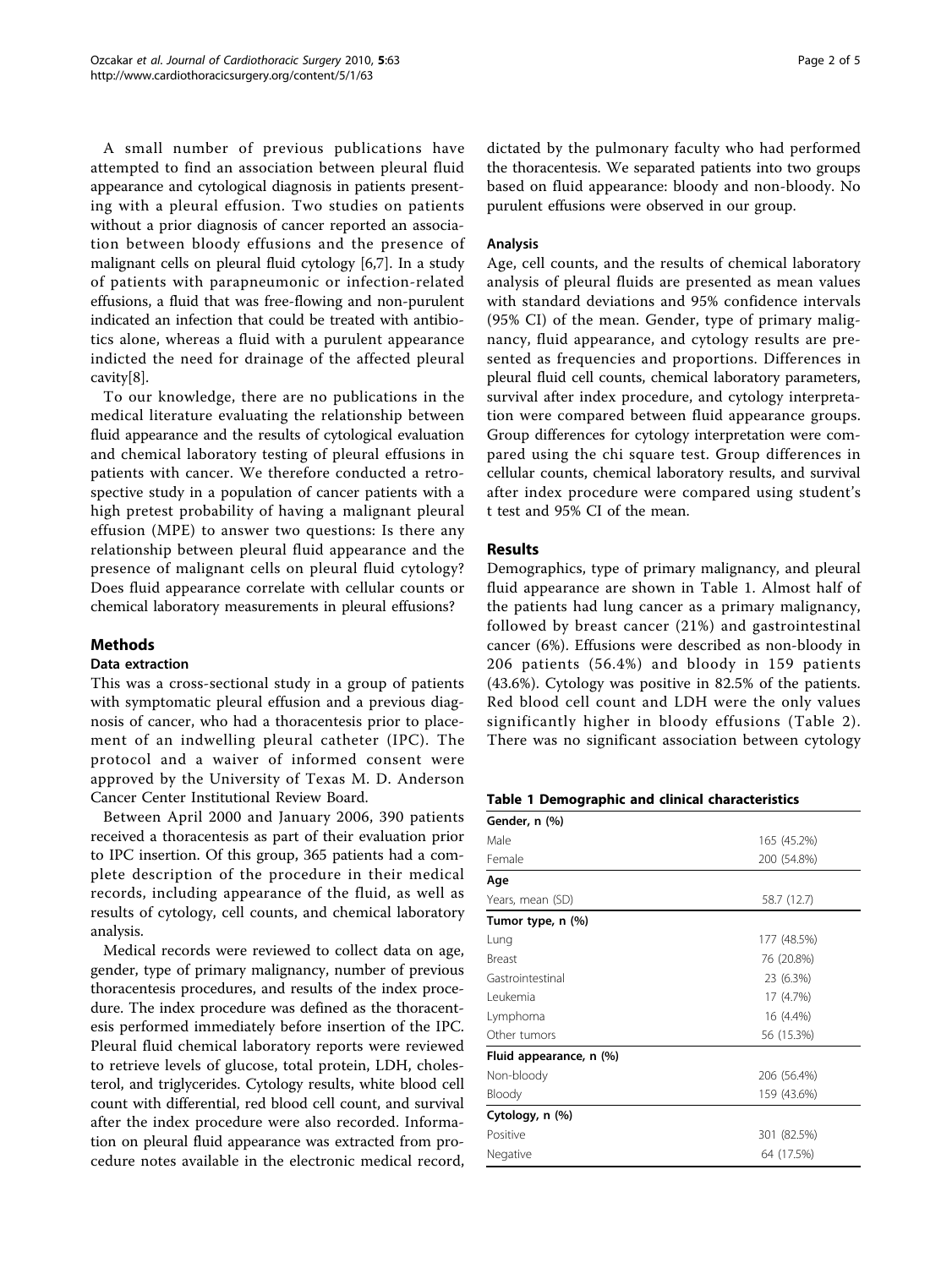<span id="page-2-0"></span>

| Table 2 Chemical measurements, cellular characteristics, and survival as a function of pleural fluid appearance |  |  |  |
|-----------------------------------------------------------------------------------------------------------------|--|--|--|
|-----------------------------------------------------------------------------------------------------------------|--|--|--|

| <b>Characteristics</b>                 | <b>Pleural Fluid Color</b> |                            |           |
|----------------------------------------|----------------------------|----------------------------|-----------|
|                                        | Non-bloody<br>$n = 206$    | <b>Bloody</b><br>$n = 159$ | p value   |
| Primary malignancy, No. (%)            |                            |                            |           |
| Lung                                   | 107 (51.9%)                | 70 (44.0%)                 |           |
| Breast                                 | 45 (21.8%)                 | 31 (19.5%)                 |           |
| Gastrointestinal                       | 11 (5.4%)                  | 12 (7.5%)                  |           |
| Leukemia                               | $6(2.9\%)$                 | 11 (6.9%)                  |           |
| Lymphoma                               | 10 (4.9%)                  | 6(3.8%)                    |           |
| Other tumors                           | 27 (13.1%)                 | 29 (18.3%)                 |           |
| <b>Previous thoracentesis</b>          |                            |                            |           |
| Mean (95% CI)                          | $1.7(1.6 - 1.9)$           | $1.8(1.7 - 1.9)$           | <b>NS</b> |
| Mean survival                          |                            |                            |           |
| Days (95%Cl)                           | 176.9 (141.2 - 212.6)      | 130.8 (101.0 - 160.6)      | <b>NS</b> |
| Fluid chemistry, Mean (95%Cl)          |                            |                            |           |
| Glucose (mg/dl)                        | 102.9 (96.6 - 109.2)       | 93.5 (86.5 - 100.4)        | < 0.05    |
| Protein (g/dl)                         | $3.8$ $(3.7 - 4.0)$        | $4.1$ $(3.9 - 4.3)$        | <b>NS</b> |
| LDH (IU/dl)                            | 863.4 (680.8 - 1046.1)     | 1913.6 (1454.1 - 2373.1)   | < 0.01    |
| Cholesterol (mg/dl)                    | $70.8$ (66.3 - 75.3)       | 73.1 (67.8 - 78.4)         | <b>NS</b> |
| Cellular characteristics, Mean (95%Cl) |                            |                            |           |
| Mean WBC 10 <sup>3</sup> /µL           | $0.7$ (0.6 - 0.9)          | $1.6$ (0.9 - 2.3)          | < 0.01    |
| Mean RBC 10 <sup>3</sup> /µL           | $12.3$ (7.1 - 17.5)        | 220.5 (81.8 - 359.2)       | < 0.01    |
| PMN cells (%)                          | $15.0$ $(12.0 - 18.0)$     | $20.5$ (16.5 - 24.5)       | < 0.05    |
| Mononuclear cells (%)                  | $64.0$ $(60.0 - 68.0)$     | $60.8$ (56.3 - 65.3)       | <b>NS</b> |
| Cytology, No. (%)                      |                            |                            |           |
| Positive                               | 170 (82.5%)                | 131 (82.4%)                | <b>NS</b> |
| Negative                               | 36 (17.5%)                 | 28 (17.6%)                 | <b>NS</b> |

results and pleural fluid appearance at any primary tumor type (Table 3).

## Discussion

Pleural fluid cytology was positive on 82.5% of the nonbloody effusions and on 82.4% of the bloody ones. The number of red blood cells (220.5  $\times$   $10^3/\mu$ L vs. 12.3  $\times$  $10^3/\mu$ L) and LDH values (1914 IU/dl vs. 863 IU/dl) were statistically higher in bloody pleural effusions. The presence or absence of blood in pleural effusions cannot predict their etiology in patients with cancer and recurrent symptomatic pleural effusions.

Our study was subject to the limitations of any retrospective study. However, the potential effect of any information bias is minimal, as we used pathologic and laboratory data that were not influenced by the clinician or the personnel conducting the research. Of more concern is the external validity of our data. Our results are applicable only to patients with known primary extrapleural malignancies presenting with a recurrent symptomatic pleural effusion, not to the general patient population with a lower pretest probability of having a MPE. In addition, our patient sample did not include

## Table 3 Cytology results as a function of pleural fluid appearance and tumor type\*

| Pleural Fluid Appearance    |            |                         |                   |  |
|-----------------------------|------------|-------------------------|-------------------|--|
| <b>Characteristics</b>      |            | Non-Bloody<br>$n = 206$ | Bloody<br>n = 159 |  |
| Primary malignancy, No. (%) |            |                         |                   |  |
| Lung                        | + Cytology | 93 (86.9%)              | 64 (91.4%)        |  |
|                             | - Cytology | 14 (13.1%)              | $6(8.6\%)$        |  |
| <b>Breast</b>               | + Cytology | 40 (88.9%)              | 28 (90.3%)        |  |
|                             | - Cytology | $5(11.1\%)$             | 3(9.7%)           |  |
| Gastrointestinal            | + Cytology | 11 (100.0%)             | 11 (91.7%)        |  |
|                             | - Cytology | $0(0.0\%)$              | $1(8.3\%)$        |  |
| Leukemia                    | + Cytology | 3 (50.0%)               | 8 (72.7%)         |  |
|                             | - Cytology | 3 (50.0%)               | 3 (27.3%)         |  |
| Lymphoma                    | + Cytology | 4 (40.0%)               | 6 (100.0%)        |  |
|                             | - Cytology | 6 (60.0%)               | $0(0\%)$          |  |
| Other tumors                | + Cytology | 19 (70.4%)              | 14 (48.3%)        |  |
|                             | - Cytology | 8 (29.6%)               | 15 (51.7%)        |  |

\*Statistical comparisons were not significant.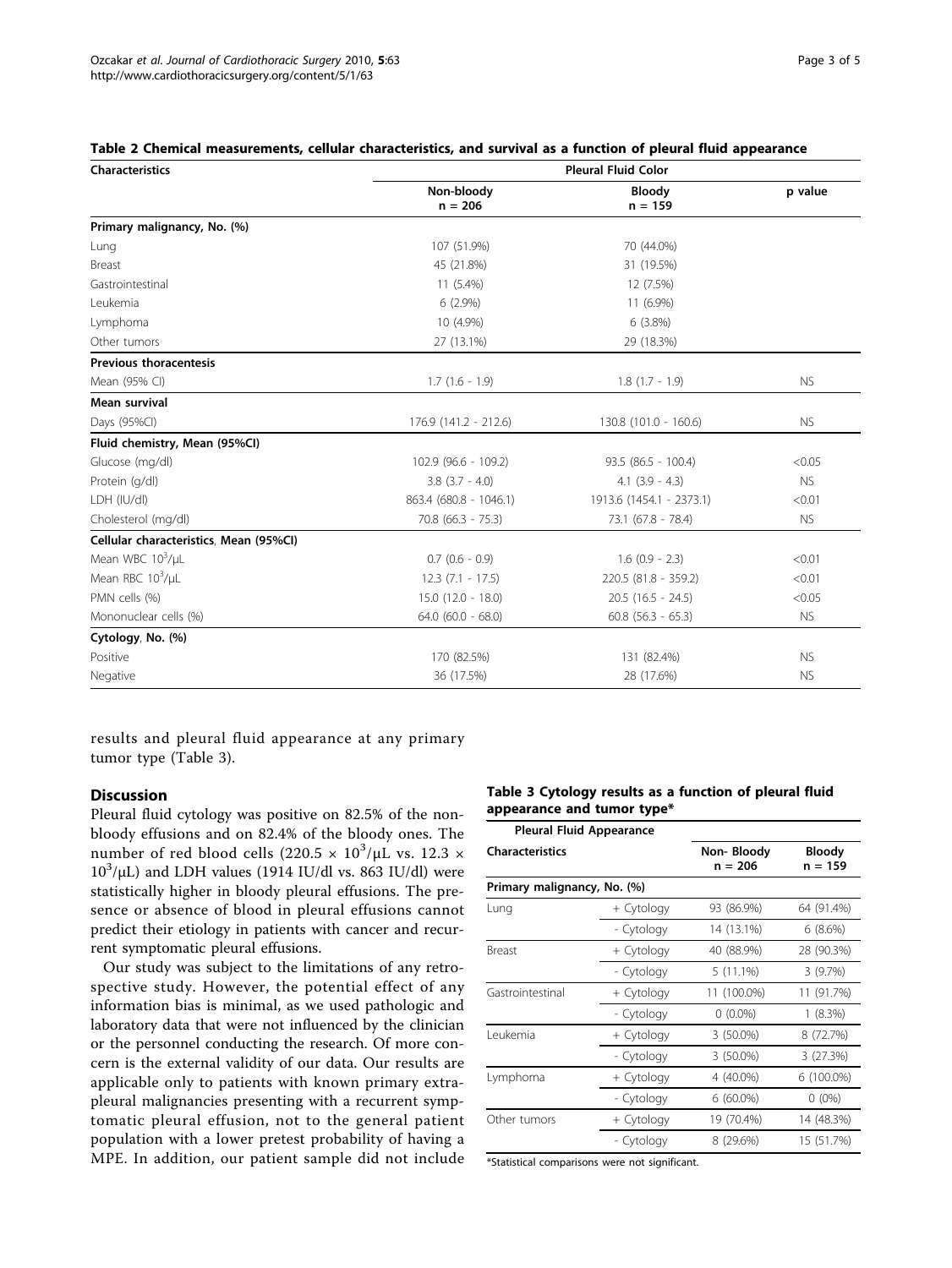<span id="page-3-0"></span>any findings of "purulent" fluids, so our conclusions do not encompass this possibility.

It would be extremely useful if an easily assessed parameter like pleural fluid appearance could be prospectively used to identify patients with positive cytology or to estimate the inflammatory or tumor burden on the pleural space in patients with a previous diagnosis of cancer. It would potentially reduce the number of interventions performed in patients with MPE prior to definitive therapy. Timely identification of the inflammatory pleural response would also be of great interest, as some authors have hypothesized that the results of chemical pleurodesis could be predicted using cellular and chemical characteristics of the pleural fluid[\[9,10](#page-4-0)].

Several published studies using patients presenting with pleural effusions without a prior history of cancer have found a correlation between bloody pleural effusion and malignancy. In a series of 163 patients with large or massive pleural effusions, Porcel and Vives [[11](#page-4-0)] reported significantly higher RBC counts in patients with MPEs compared with patients with nonmalignant effusions (median value  $18 \times 10^9$  cells/L versus 2.7 and  $10^9$  cells/L, respectively;  $p < 0.001$ ).

In another prospective study of 334 consecutive patients with chronic pleural effusion reported by Martensson and colleagues, 86% of the 44 bloody fluids and 57% of the 65 blood-tinged fluids were cancerous on cytology or biopsy (p < 0.01) [6]. Villena and coworkers found that the presence of a bloody fluid slightly increased the probability of a malignant pleural effusion (Odds Ratio = 1.73). In her series of 715 patients,  $47\%$ of the bloody effusions were MPE. The authors concluded that fluid appearance should not be overemphasized as a diagnostic tool [7]. However, our study does not support an extrapolation of these reports to patients with a known history of cancer. In this study, we found no association between pleural fluid appearance and chemical laboratory analysis, cell counts (except for LDH and RBC), or presence of malignant cells on cytology in patients with a previous diagnosis of cancer and a high pretest probability of having MPE.

In our results, although 82.5% of bloody fluids showed a positive cytology, this percentage was not significantly different than that observed in the non-bloody fluids (82.4%). However, our population comprised patients with a prior diagnosis of cancer and a higher pretest probability of having an MPE. So, while bloody pleural effusions may be suggestive of positive cytology in a general population of patients presenting with pleural effusions, it does not appear to be useful in this regard in cancer patients.

#### Conclusions

In summary, we found no relation between pleural fluid appearance, chemical laboratory parameters, cytological results, or survival in patients with cancer presenting with recurrent symptomatic pleural effusion. Therefore, pleural fluid appearance should not be used as an indicator of MPE in this patient group.

Further studies that include measurements of more specific inflammatory biomarkers are required to determine if pleural fluid appearance can predict the degree of intrapleural inflammatory response as it could be one of the factors related with pleurodesis success [[12,13](#page-4-0)].

#### Acknowledgements

Eric J. Thomas, MD, MPH, reviewed the manuscript, provided guidance and valuable suggestions.

#### Author details

<sup>1</sup>Department of Pulmonary Medicine, The University of Texas M. D. Anderson Cancer Center, 1400 Hermann Pressler Dr, Unit 1462, Houston, TX, 77030- 4008, USA. <sup>2</sup>Departments of Internal Medicine and Preventive Medicine and Community Health, The University of Texas Medical Branch, Galveston, TX, USA. <sup>3</sup>Department of Anesthesia and Preoperative Medicine, The University of Texas M. D. Anderson Cancer Center, Houston, TX, USA. <sup>4</sup>Division of Pulmonary Medicine, The University of Texas Southwestern Medical Center, Dallas, TX, USA.

#### Authors' contributions

BO: Conception and design of the study, collection and assembly of data, data analysis and interpretation, manuscript writing and final approval of manuscript. CHM: Conception and design of the study, collection and assembly of data, data analysis and interpretation, manuscript writing and final approval of manuscript. RCM: Conception and design of the study, manuscript writing and final approval of manuscript. GAE: Conception and design of the study, manuscript writing and final approval of manuscript. DO: Conception and design of the study, manuscript writing and final approval of manuscript. MS: Conception and design of the study, manuscript writing and final approval of manuscript. HTC: Conception and design of the study, manuscript writing and final approval of manuscript. CAJ: Conception and design of the study, provision of study materials and patients, data analysis and interpretation, manuscript writing and final approval of manuscript.

#### Competing interests

The authors declare that they have no competing interests.

Received: 1 June 2010 Accepted: 18 August 2010 Published: 18 August 2010

#### References

- 1. Rodriguez-Panadero F, Borderas Naranjo F, Lopez Mejias J: [Pleural](http://www.ncbi.nlm.nih.gov/pubmed/2786818?dopt=Abstract) [metastatic tumours and effusions. Frequency and pathogenic](http://www.ncbi.nlm.nih.gov/pubmed/2786818?dopt=Abstract) [mechanisms in a post-mortem series.](http://www.ncbi.nlm.nih.gov/pubmed/2786818?dopt=Abstract) Eur Respir J 1989, 2:366-369.
- 2. Antony VB, Loddenkemper R, Astoul P, Boutin C, Goldstraw P, Hott J, Rodriguez Panadero F, Sahn SA: [Management of malignant pleural](http://www.ncbi.nlm.nih.gov/pubmed/11529302?dopt=Abstract) [effusions.](http://www.ncbi.nlm.nih.gov/pubmed/11529302?dopt=Abstract) Eur Respir J 2001, 18:402-419.
- 3. Light RW, Macgregor MI, Luchsinger PC, Ball WC Jr: [Pleural effusions: the](http://www.ncbi.nlm.nih.gov/pubmed/4642731?dopt=Abstract) [diagnostic separation of transudates and exudates.](http://www.ncbi.nlm.nih.gov/pubmed/4642731?dopt=Abstract) Ann Intern Med 1972, 77:507-513.
- 4. Carr DT, Power MH: [Clinical value of measurements of concentration of](http://www.ncbi.nlm.nih.gov/pubmed/13600596?dopt=Abstract) [protein in pleural fluid.](http://www.ncbi.nlm.nih.gov/pubmed/13600596?dopt=Abstract) N Engl J Med 1958, 259:926-927.
- 5. Heffner JE: [Diagnosis and management of malignant pleural effusions.](http://www.ncbi.nlm.nih.gov/pubmed/18197908?dopt=Abstract) Respirology 2008, 13:5-20.
- 6. Martensson G, Pettersson K, Thiringer G: [Differentiation between](http://www.ncbi.nlm.nih.gov/pubmed/4085584?dopt=Abstract) [malignant and non-malignant pleural effusion.](http://www.ncbi.nlm.nih.gov/pubmed/4085584?dopt=Abstract) Eur J Respir Dis 1985, 67:326-334.
- 7. Villena V, Lopez-Encuentra A, Garcia-Lujan R, Echave-Sustaeta J, Martinez CJ: [Clinical implications of appearance of pleural fluid at thoracentesis.](http://www.ncbi.nlm.nih.gov/pubmed/14718435?dopt=Abstract) Chest 2004, 125:156-159.